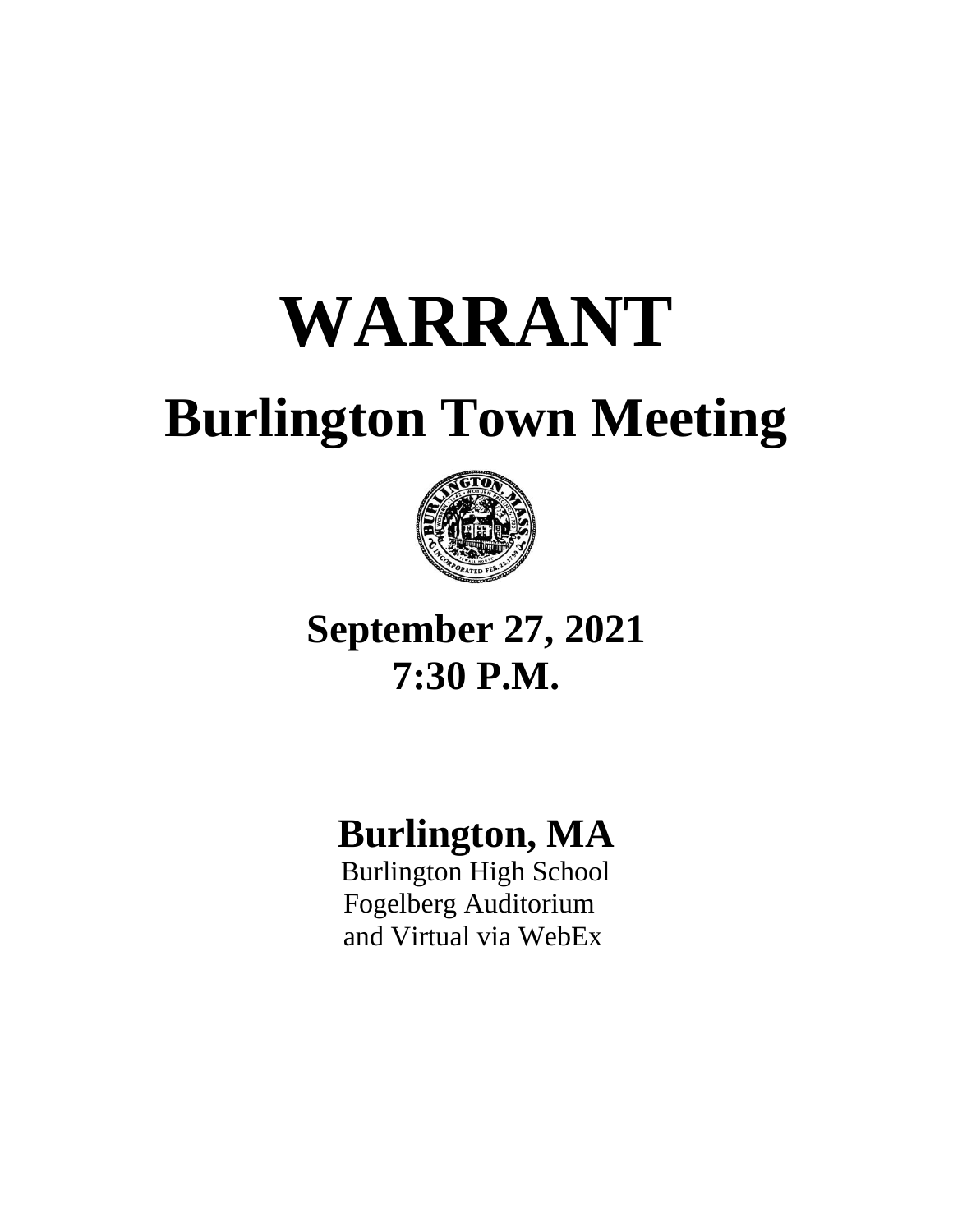### **INDEX OF ARTICLES BURLINGTON TOWN MEETING MONDAY SEPTEMBER 27, 2021**

| <b>ARTICLE</b><br><b>SUBJECT</b><br><b>NUMBER</b> |                                                                                                                                            | <b>PAGE</b><br><b>NUMBER</b> |
|---------------------------------------------------|--------------------------------------------------------------------------------------------------------------------------------------------|------------------------------|
|                                                   |                                                                                                                                            |                              |
| $\mathbf{1}$                                      | <b>GENERAL ARTICLES</b> (green paper)                                                                                                      |                              |
|                                                   | Reports of Town Officers & Committees<br><b>Annual Town Election Date</b>                                                                  | $\mathbf{1}$<br>$\mathbf{1}$ |
| 2                                                 |                                                                                                                                            |                              |
|                                                   | <b>FINANCIAL ARTICLES</b> (golden paper)                                                                                                   |                              |
| $\overline{3}$                                    | Will of Marshall Simonds                                                                                                                   | $\mathbf{2}$                 |
| $\overline{\mathcal{A}}$                          | Amend the FY2022 Operating Budget                                                                                                          | $\overline{c}$               |
| 5                                                 | Francis Wyman Sewer Forcemain Reconstruction                                                                                               | $\overline{c}$               |
| 6                                                 | Mill Pond PFAS Filter Addition                                                                                                             | $\overline{\mathbf{3}}$      |
| 7                                                 | Transfer from Affordable Housing Fund-Affordable Housing Needs Assessment                                                                  | 3                            |
| 8                                                 | Fund Appellate Tax Board Decision                                                                                                          | 3                            |
| 9                                                 | Phase 2A MWRA Water Connection                                                                                                             | $\overline{4}$               |
|                                                   | <b>GENERAL ARTICLES</b> (green paper)                                                                                                      |                              |
| 10                                                | Home Rule Petition to Amend Chapter 686 of the Acts of 1970, as Amended                                                                    | 5                            |
| 11                                                | 117 South Bedford Street                                                                                                                   | 6                            |
| 12                                                | <b>Affordable Housing Trust</b>                                                                                                            | 6                            |
|                                                   | <b>GENERAL BYLAW ARTICLES</b> (blue paper)                                                                                                 |                              |
| 13                                                | <b>Select Board Public Hearing Requirement</b>                                                                                             | 10                           |
| 14                                                | Amending the General Bylaws - Article II                                                                                                   | 11                           |
| 15                                                | General Bylaw Housekeeping Amendment                                                                                                       | 12                           |
| 16                                                | Amendment to the Town General Bylaws -Article II, Section 1.2 - Warrants                                                                   | 13                           |
| 17                                                | Amendment to the Town General Bylaws - Rename the Bylaw Review Committee                                                                   | 14                           |
|                                                   | <b>ZONING BYLAW ARTICLES</b> (yellow paper)                                                                                                |                              |
| 18                                                | An Act Relative to Changing the Name of the High-Rise Industrial (IH) District to the<br>Innovation (I) District in the Town of Burlington | 15                           |
| 19                                                | Amend Zoning Map and Rezone Property to the High-Rise Industrial (IH) District                                                             | 15                           |
| 20                                                | Amend Zoning Map and Rezone Property to the High Rise Industrial (IH) District                                                             | 16                           |
| 21                                                | Amend Zoning Map and Rezone Property to the High Rise Industrial (IH) District                                                             | 16                           |
|                                                   |                                                                                                                                            |                              |
|                                                   | <b>COMMONWEALTH OF MASSACHUSETTS / CONSTABLE'S REPORT</b>                                                                                  | 18                           |
|                                                   | <b>TOWN COUNSEL'S LETTER</b>                                                                                                               | 19                           |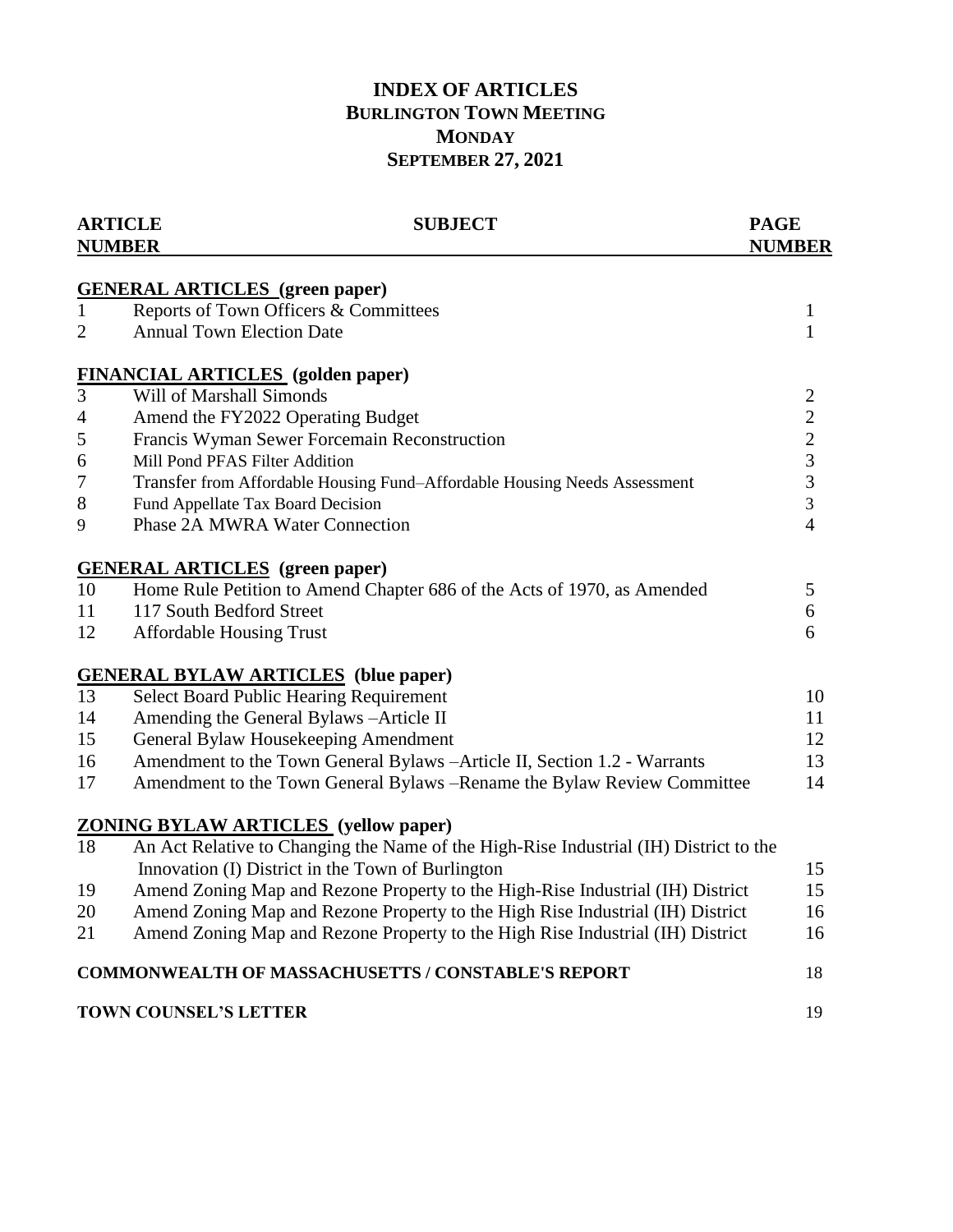### **WARRANT BURLINGTON TOWN MEETING MONDAY SEPTEMBER 27, 2021 7:30 P.M.**

In accordance with the provisions of Chapter 686 of the Acts of 1970 of the Commonwealth of Massachusetts, you are hereby notified that the Town Meeting Representatives of the Town of Burlington will meet in general assembly at the Burlington High School, Fogelberg Auditorium and virtual via WebEx, in said Town, Monday, the 27<sup>th</sup> of September 2021 at seven-thirty o'clock in the evening then and there to act on the following articles of the warrant.

#### **GENERAL ARTICLES**

| <b>ARTICLE #1</b> | <b>RE:</b> Reports of Town Officers & Committees |
|-------------------|--------------------------------------------------|
|-------------------|--------------------------------------------------|

To hear and act on the reports of the Town Officers and Committees; or to act in any other manner in relation thereto.

| <b>ARTICLE</b> # 2 | <b>Annual Town Election Date</b><br>RE:                                |          |
|--------------------|------------------------------------------------------------------------|----------|
| PASSED ()          | DEFEATED () POSTPONED INDEFINITELY ()                                  | OTHER () |
|                    | Submitted by the Select Board at the request<br>of the Rules Committee |          |

To see if the Town will vote to set the Annual Town Election for April 9, 2022; or to act in any other manner in relation thereto.

> Submitted by the Select Board at the request of the Town Clerk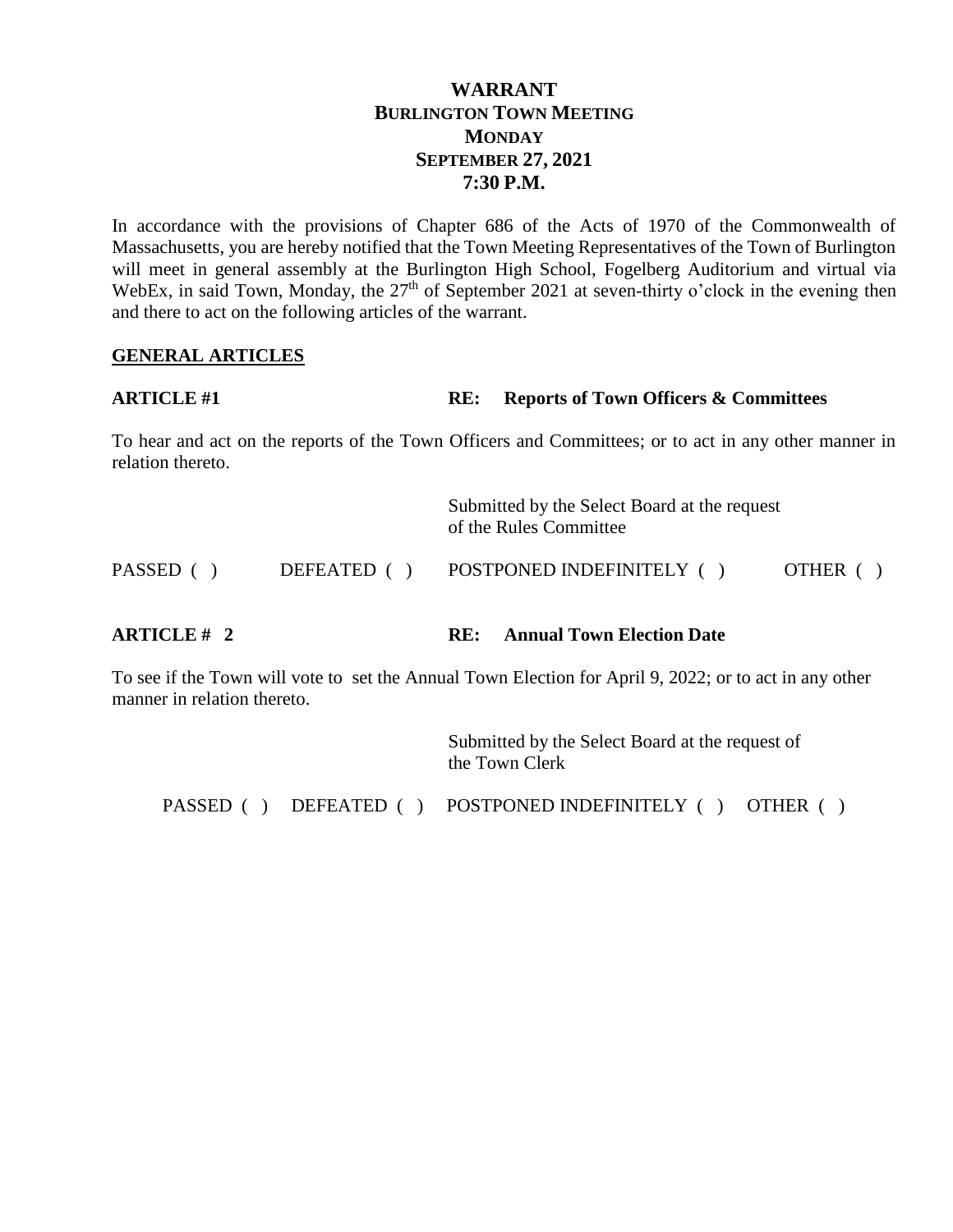#### **FINANCIAL ARTICLES - Continued**

#### **ARTICLE #3 RE: Will of Marshall Simonds**

To see if the Town will vote to accept from the Trustees under the will of Marshall Simonds an amount of **\$**65,656.54, for the improvement of Simonds Park, same to be expended under the direction of the Recreation Commissioners; or to act in any other manner in relation thereto.

| <b>ARTICLE #4</b> |                     |             | <b>RE: Amend the FY22 Operating Budget</b>                                  |          |
|-------------------|---------------------|-------------|-----------------------------------------------------------------------------|----------|
| PASSED ()         |                     | DEFEATED () | POSTPONED INDEFINITELY ()                                                   | OTHER () |
|                   | Amount: \$65,656.54 |             | Submitted by the Select Board at<br>Request of the Recreation Commissioners |          |

### To see if the Town will vote to amend Article 3 of the June 2021 Annual Town Meeting, "Fund FY2022 Operating Budget", by adjusting the amount appropriated in various lines by a sum of money; or to act in any other manner in relation thereto.

Amount: \$500,000

Submitted by the Select Board at the request of the Town Administrator

PASSED ( ) DEFEATED ( ) POSTPONED INDEFINITELY ( ) OTHER ( )

#### **ARTICLE #5 RE: Francis Wyman Sewer Forcemain Reconstruction**

To see if the Town will vote to borrow, transfer from available funds, or otherwise provide the sum of \$4,000,000 for the purpose of paying costs for Reconstruction of the Force Main at the Francis Wyman Sewer Pumping Station, and costs incidental or related thereto, same to be spent under the direction of the Town Administrator; that to meet this appropriation, the Treasurer with the approval of the Select Board is hereby authorized to borrow \$4,000,000 pursuant to General Laws Chapter 44, Sections 7 or 8, or any other enabling authority, and to issue bonds and notes therefor; and further, that any premium received by the Town upon the sale of any bonds or notes approved by this vote, less any premium applied to the payment of the costs of issuance of such bonds or notes, may be applied to the payment of costs approved by this vote in accordance with Chapter 44, Section 20 of the General Laws, thereby reducing the amount authorized to be borrowed to pay such costs by a like amount; or to act in any other manner in relation thereto.

| Amount: \$4,000,000 |  | Submitted by the Select Board at the request of<br>the Town Administrator |  |
|---------------------|--|---------------------------------------------------------------------------|--|
|                     |  | PASSED () DEFEATED () POSTPONED INDEFINITELY () OTHER ()                  |  |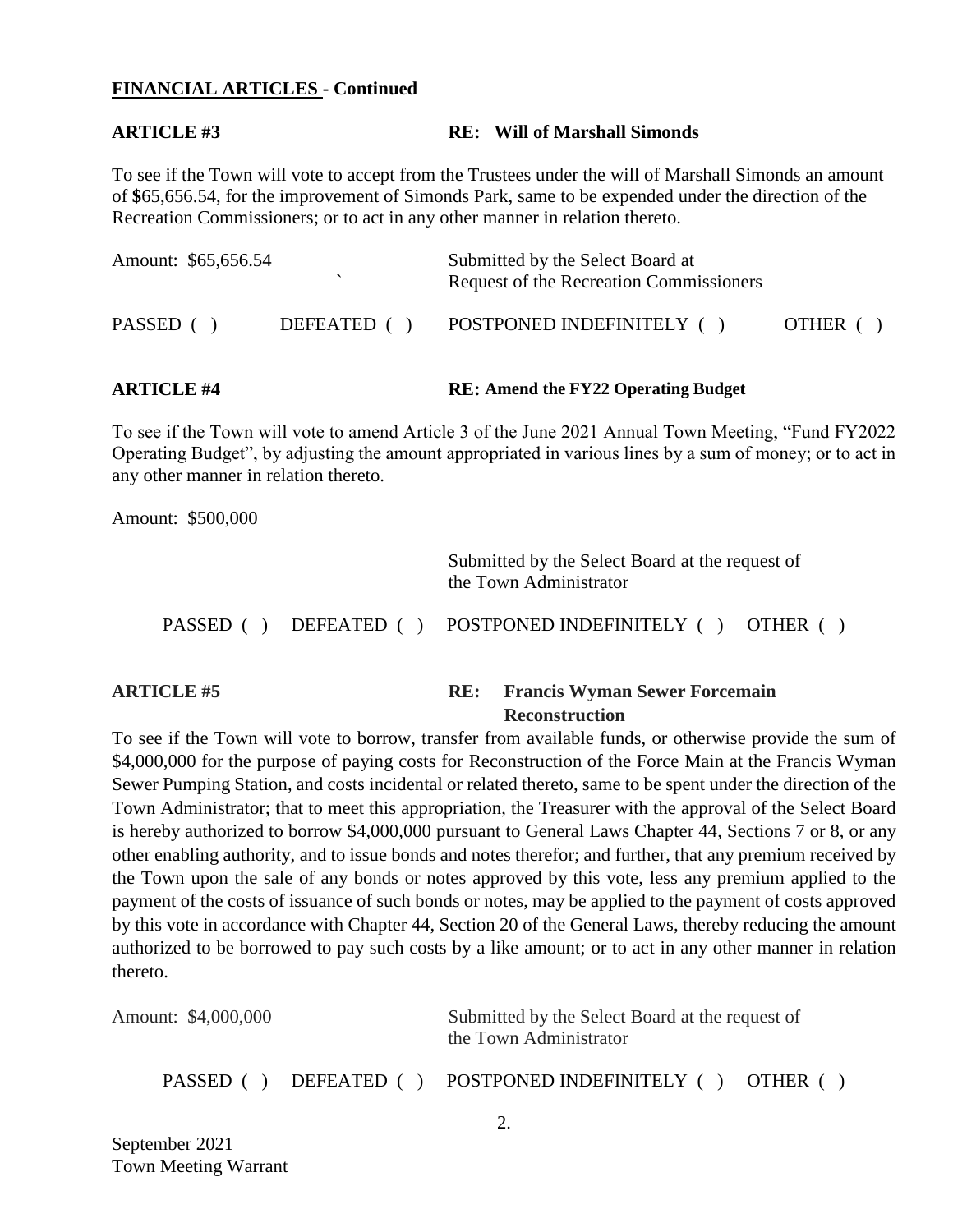#### **FINANCIAL ARTICLES - Continued**

#### **ARTICLE #6 RE: Mill Pond PFAS Filter Addition**

 **Affordable Housing Needs Assessment**

To see if the Town will vote to borrow, transfer from available funds, or otherwise provide the sum of \$15,000,000 for the purpose of funding the construction of, and paying costs for designing, constructing, programming and configuration of Mill Pond PFAS Filter Addition and costs incidental or related thereto, same to be spent under the direction of the Town Administrator; that to meet this appropriation, the Treasurer with the approval of the Select Board is hereby authorized to borrow \$15,000,000 pursuant to General Laws Chapter 44, Sections 7 or 8, or any other enabling authority, and to issue bonds and notes therefor; and further, that any premium received by the Town upon the sale of any bonds or notes approved by this vote, less any premium applied to the payment of the costs of issuance of such bonds or notes, may be applied to the payment of costs approved by this vote in accordance with Chapter 44, Section 20 of the General Laws, thereby reducing the amount authorized to be borrowed to pay such costs by a like amount; or to act in any other manner in relation thereto.

| <b>ARTICLE #7</b>    | <b>RE: Transfer from Affordable Housing Fund –</b>                        |  |
|----------------------|---------------------------------------------------------------------------|--|
|                      | PASSED () DEFEATED () POSTPONED INDEFINITELY () OTHER ()                  |  |
| Amount: \$15,000,000 | Submitted by the Select Board at the request of<br>the Town Administrator |  |

To see if the Town will vote to transfer from the affordable housing fund or otherwise provide the sum of \$30,000 or any other sum to fund consulting services for an affordable housing needs assessment, same to be spent under the direction of the Town Administrator and the Housing Partnership, or to act in any other manner in relation thereto.

| Amount: \$30,000 |                       | Submitted by the Select Board at the request of<br>The Town Administrator |  |
|------------------|-----------------------|---------------------------------------------------------------------------|--|
|                  | PASSED () DEFEATED () | POSTPONED INDEFINITELY () OTHER ()                                        |  |

#### **ARTICLE #8 RE: Fund Appellate Tax Board Decision**

To see if the Town will vote to raise and appropriate, transfer from available funds or otherwise provide a sum of \$TBD to cover the cost of interest calculated on property tax abatements; or to act in any other manner in relation thereto.

| Amount: \$TBD | Submitted by the Select Board at the request of<br>the Town Treasurer-Collector |  |
|---------------|---------------------------------------------------------------------------------|--|
|               | PASSED () DEFEATED () POSTPONED INDEFINITELY () OTHER ()                        |  |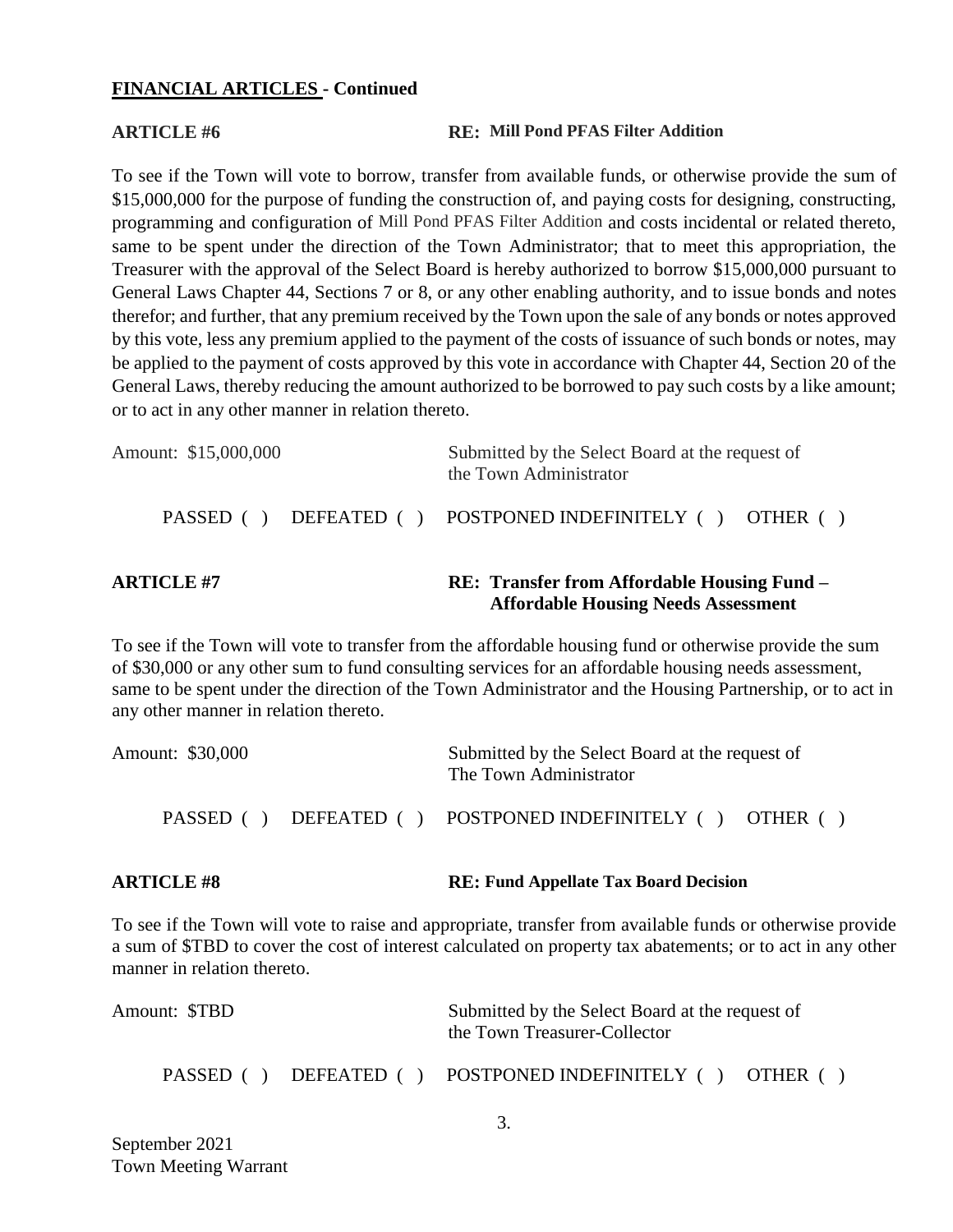#### **FINANCIAL ARTICLES - Continued**

#### **ARTICLE #9 RE: Phase 2A MWRA Water Connection**

This is a house keeping measure requested by Bond Counsel – Originally voted in January 25, 2021 **ACTION:** Passed; 85 FOR; 5 AGAINST

To see if the Town will affirm their vote of Article 8 of the January 25, 2021 Town Meeting that the Town will appropriate \$9,900,000, to be expended under the direction of the Town Administrator, to pay costs of water connection construction under Phase 2A and MWRA entrance fees, and for the payment of all other costs incidental and related thereto, and that to meet this appropriation, the Treasurer, with the approval of the Select Board, is authorized to borrow said amount under and pursuant to M.G.L. c.44, §8, or any other enabling authority, and to issue bonds or notes of the Town therefor. All or any portion of this borrowing may be undertaken through the Massachusetts Water Resources Authority's Loan Program ("MWRA"). The Treasurer, the Town Administrator, and the Select Board are authorized to execute and deliver any and all documents and agreements that may be required by the MWRA in connection with any borrowing through the MWRA. Any premium received upon the sale of any bonds or notes approved by this vote, less any such premium applied to the payment of the costs of issuance of such bonds or notes, may be applied to the payment of costs approved by this vote in accordance with M.G.L. c.44, §20, thereby reducing the amount authorized to be borrowed to pay such costs by a like amount; or to act in any other manner in relation thereto.

| Amount: \$9,900,000.00  | Submitted by the Select Board at the request of<br>the Town Clerk and Treasurer-Collector |  |  |  |
|-------------------------|-------------------------------------------------------------------------------------------|--|--|--|
| PASSED ()<br>DEFEATED ( | POSTPONED INDEFINITELY ()<br><b>OTHER</b>                                                 |  |  |  |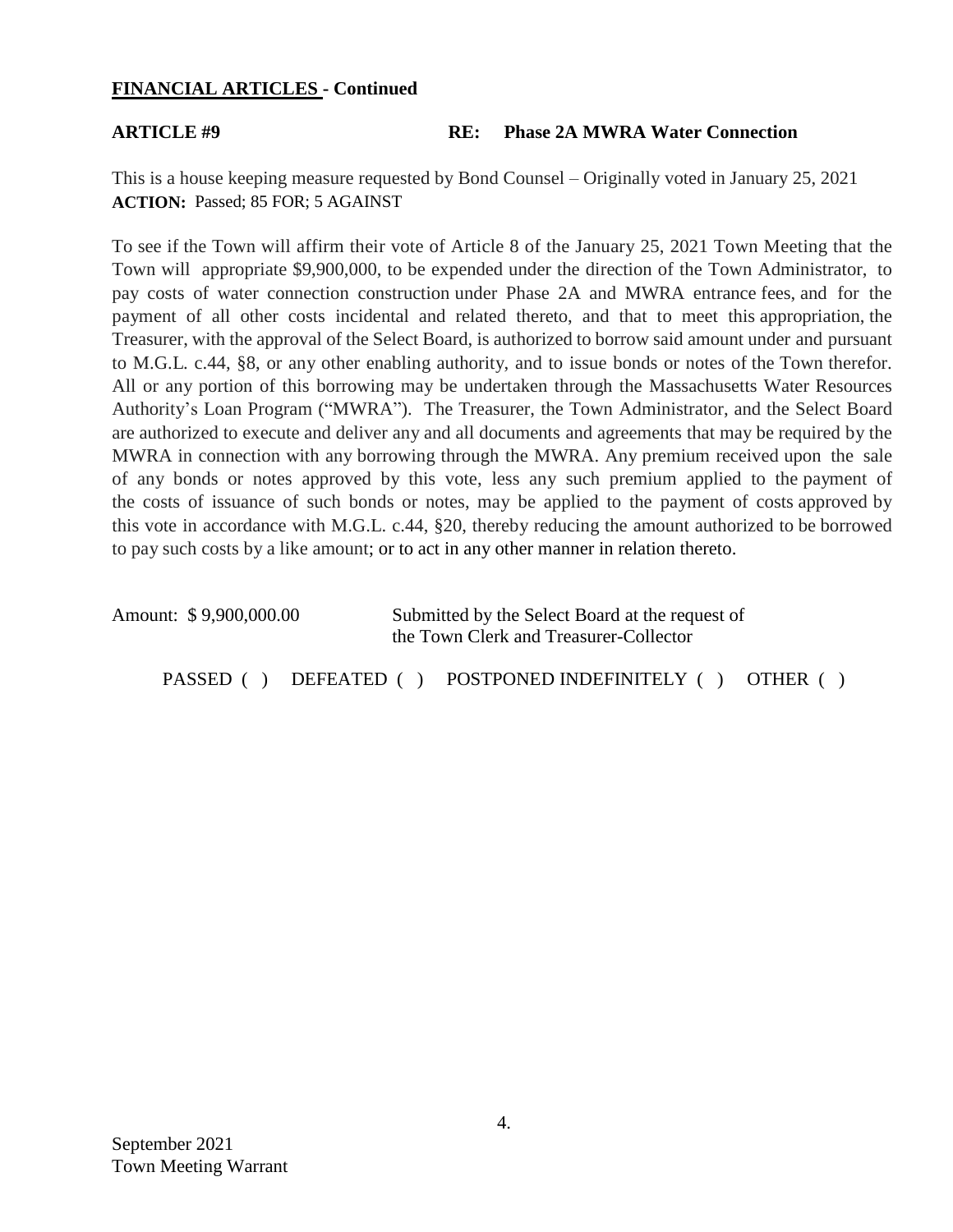### **GENERAL ARTICLES - Continued**

### **ARTICLE #10 RE: Home Rule Petition to Amend Chapter 686 of the Acts of 1970, as Amended**

To see if the Town will vote to authorize the Select Board to file a Home Rule Petition with the Great and General Court amending Chapter 686 of the Acts of 1970, as amended by Chapter 549 of the Acts of 1978, Chapter 469 of the Acts of 1986, Chapter 160 of the Acts of 1993, Chapter 133 of the Acts of 2011 and Chapter 106 of the Acts of 2017, to amend Section 4.0 to be:

**SECTION 4.** There shall be a total of eighteen (18) Town Meeting Members elected from each precinct. When a new precinct is added, the six (6) candidates who receive the highest number of votes shall be declared elected to a three-year term. The six (6) candidates in the precinct who receive the next highest number of votes shall be declared elected to a two-year term. The six (6) candidates who receive the next highest number of votes shall be declared elected to a one-year term. Thereafter, all such Town Meeting Members shall be elected to three (3) year terms.

In the event of a tie vote for the office of Town Meeting Member, the Town Clerk shall, within seven days of the election, call together at a convenient place, all the representative Town Meeting Members from the precinct in which the tie vote occurs and the candidates for that office who are affected by such tie. Under the supervision of the Town Clerk, any such ties shall be resolved by ballots cast by the elected precinct Town Meeting Members present.

A town meeting member who is removed by a revision of precincts from the precinct from which the member was elected shall not retain membership after the next annual election as an elected member from the precinct from which the member has been removed. The term of a town meeting member who is not removed by a revision of precincts from the precinct from which the member was elected shall not be affected by the revision.

or to act in any other manner in relation thereto.

Submitted by the Select Board at the request of the Town Clerk.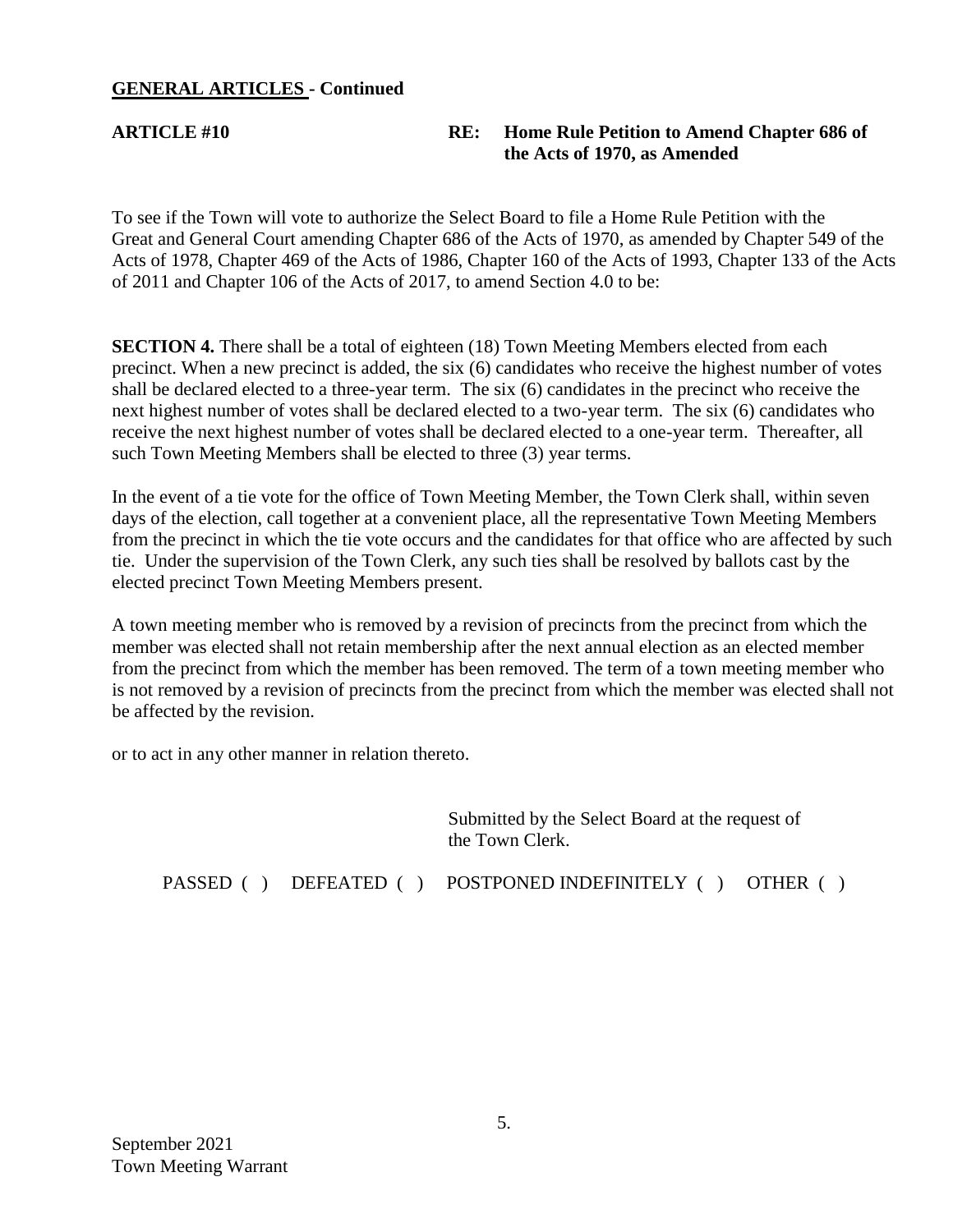### **GENERAL ARTICLES - Continued**

#### **ARTICLE #11 RE: 117 South Bedford Street**

To see if the Town will authorize the Select Board to sell, convey and otherwise transfer, the property and structure(s) thereon, located at 117 South Bedford Street for the purpose of providing affordable housing and to determine in their judgment, the best method to effectuate same and to authorize the Board to enter into any and all agreements needed to complete said sale including but not limited to an affordable housing deed restriction, and further that any funds received for the sale of said property be transferred into the affordable housing fund; or take any action related thereto.

|  | Submitted by the Select Board at the request of<br>the Town Administrator |  |
|--|---------------------------------------------------------------------------|--|
|  | PASSED () DEFEATED () POSTPONED INDEFINITELY () OTHER ()                  |  |

#### **ARTICLE #12 RE: Affordable Housing Trust**

To see if the Town will vote to accept G.L. c. 44 section 55C and amend the Town of Burlington General Bylaws by adding a new Article XV entitled Affordable Housing as follows:

Article XV – Affordable Housing

1.0 Affordable Housing Trust

1.1 Name of the Trust: The trust shall be called the "Town of Burlington Affordable Housing Trust Fund."

1.2. Purpose: The purpose of the Trust shall be to provide for the preservation and creation of affordable housing in the Town of Burlington for the benefit of low and moderate income households. In furtherance of this purpose, the Trustees are hereby authorized, in accordance with the procedures set forth herein, to acquire by gift, purchase or otherwise real property, personal property, or money, both tangible and intangible, of every sort and description; to use such property, both real and personal, and money in such manner as the Trustees shall deem most appropriate to carry out such purpose, provided however, that all property and money held by the Trust and the net earnings thereof shall be used exclusively for the preservation and creation in the Town of Burlington of affordable housing for the purposes for which this Trust was formed.

1.3. Board of Trustees: There shall be a board of trustees of the Burlington Affordable Housing Trust Fund, in this section called the board, which shall include five (5) Trustees, including two (2) members of the Select Board, with the Trustees to be appointed by the Select Board. Trustees shall serve for a term not to exceed two years. A quorum is to be three (3) authorized trustees of the board. Only persons who are residents of the Town of Burlington shall be eligible to hold the office of Trustee. Trustees shall serve for a term of two years, except that two of the initial trustee appointments shall be for a term of one year, and may be re-appointed at the discretion of the Select Board. Any Trustee who ceases to be a resident of the Town of Burlington shall cease to be a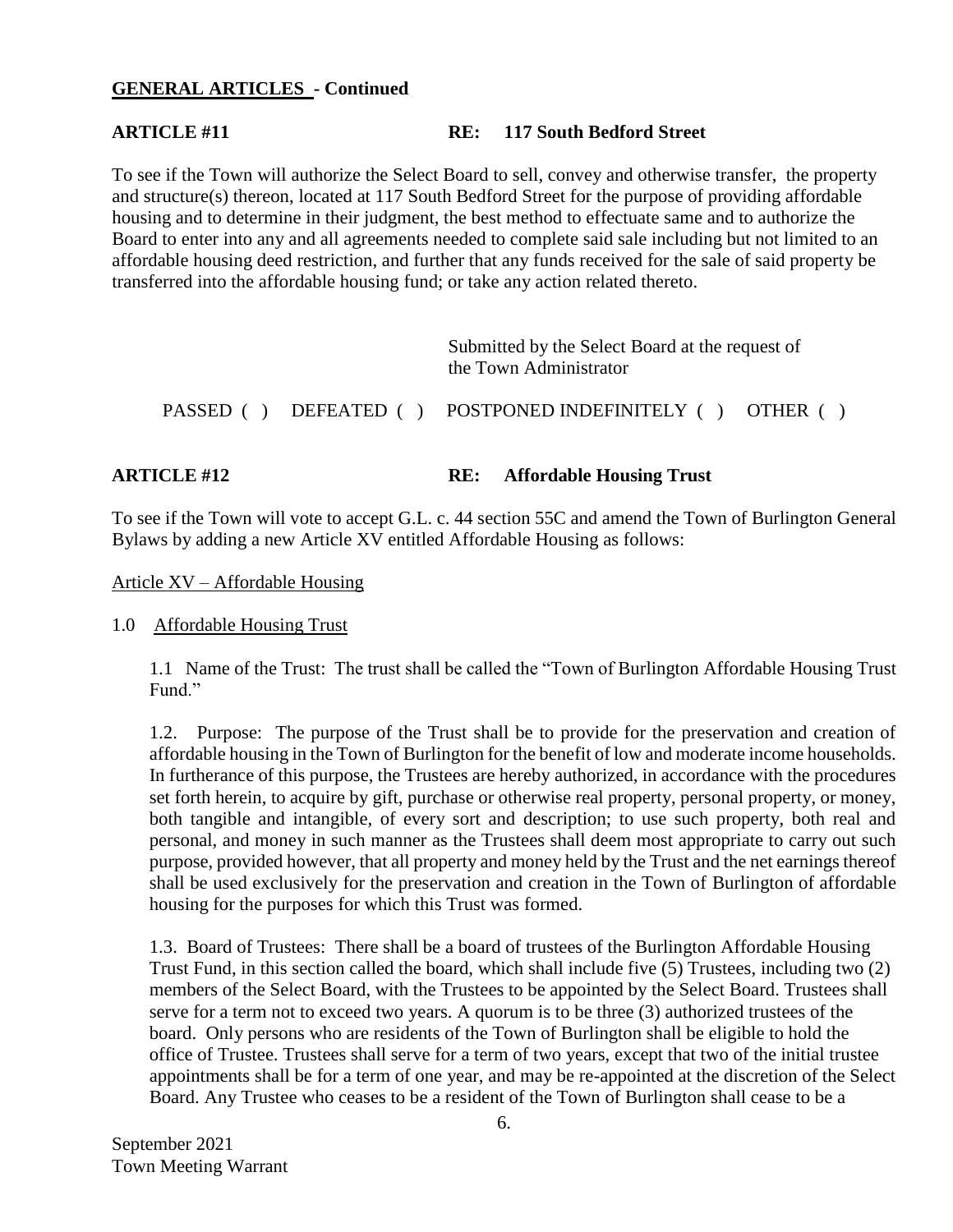Trustee hereunder and shall promptly provide a written notification of the change in residence to the Board and to the Town Clerk. Any Trustee may resign by written instrument, signed and acknowledged by such Trustee and duly filed with the Town Clerk. If a Trustee shall die, resign, or for any other reason cease to be a Trustee hereunder before his/her term of office expires, a successor shall be appointed by the Select Board to fill such vacancy provided that in each case the said appointment and acceptance in writing by the Trustee so appointed is filed with the Town Clerk. Upon the appointment of any succeeding Trustee and the filing of such appointment the title to the Trust estate shall thereupon and without the necessity of any conveyance be vested in such succeeding Trustee jointly with the remaining Trustees. Reference to the Trustee shall mean the Trustee or Trustees for the time being hereunder.

1.4. Meetings of the Trust: The Trust shall meet at least quarterly at such time and at such place as the Trustees shall determine. Notice of all meetings of the Trust shall be given in accordance with the provisions of the Open Meeting Law, G.L. Chapter 39, Sections 23A, 23B and 23C. A quorum at any meeting shall be a majority of the Trustees, qualified and present in person.

1.5. Powers of Trustees: The powers of the board of trustees, all of which shall be carried on in furtherance of the purposes set forth in G. L. c.44 section 55C, shall include the following:

1.5.1 To accept and receive real property, personal property or money, by gift, grant, contribution, devise or transfer from any person, firm, corporation or other public or private entity, including but not limited to money, grants of funds or other property tendered to the trust in connection with any ordinance or by-law or any general or special law or any other source, including money from G. L. c. 44B; provided, however, that any such money received from G.L. c. 44B shall be used exclusively for community housing and shall remain subject to all the rules, regulations and limitations of that chapter when expended by the trust, and such funds shall be accounted for separately by the trust; and provided further, that at the end of each fiscal year, the trust shall ensure that all expenditures of funds received from said chapter 44B are reported to the community preservation committee of the city or town for inclusion in the community preservation initiatives report, form CP–3, to the department of revenue;

1.5.2 To purchase and retain real or personal property, including without restriction investments that yield a high rate of income or no income;

1.5.3 To sell, lease, exchange, transfer or convey any personal, mixed, or real property at public auction or by private contract for such consideration and on such terms as to credit or otherwise, and to make such contracts and enter into such undertaking relative to trust property as the board deems advisable notwithstanding the length of any such lease or contract; 1.5.4 To execute, acknowledge and deliver deeds, assignments, transfers, pledges, leases, covenants, contracts, promissory notes, releases, grant agreements and other instruments sealed or unsealed, necessary, proper or incident to any transaction in which the board engages for the accomplishment of the purposes of the trust;

1.5.5 To employ advisors and agents, such as accountants, appraisers and lawyers as the board deems necessary;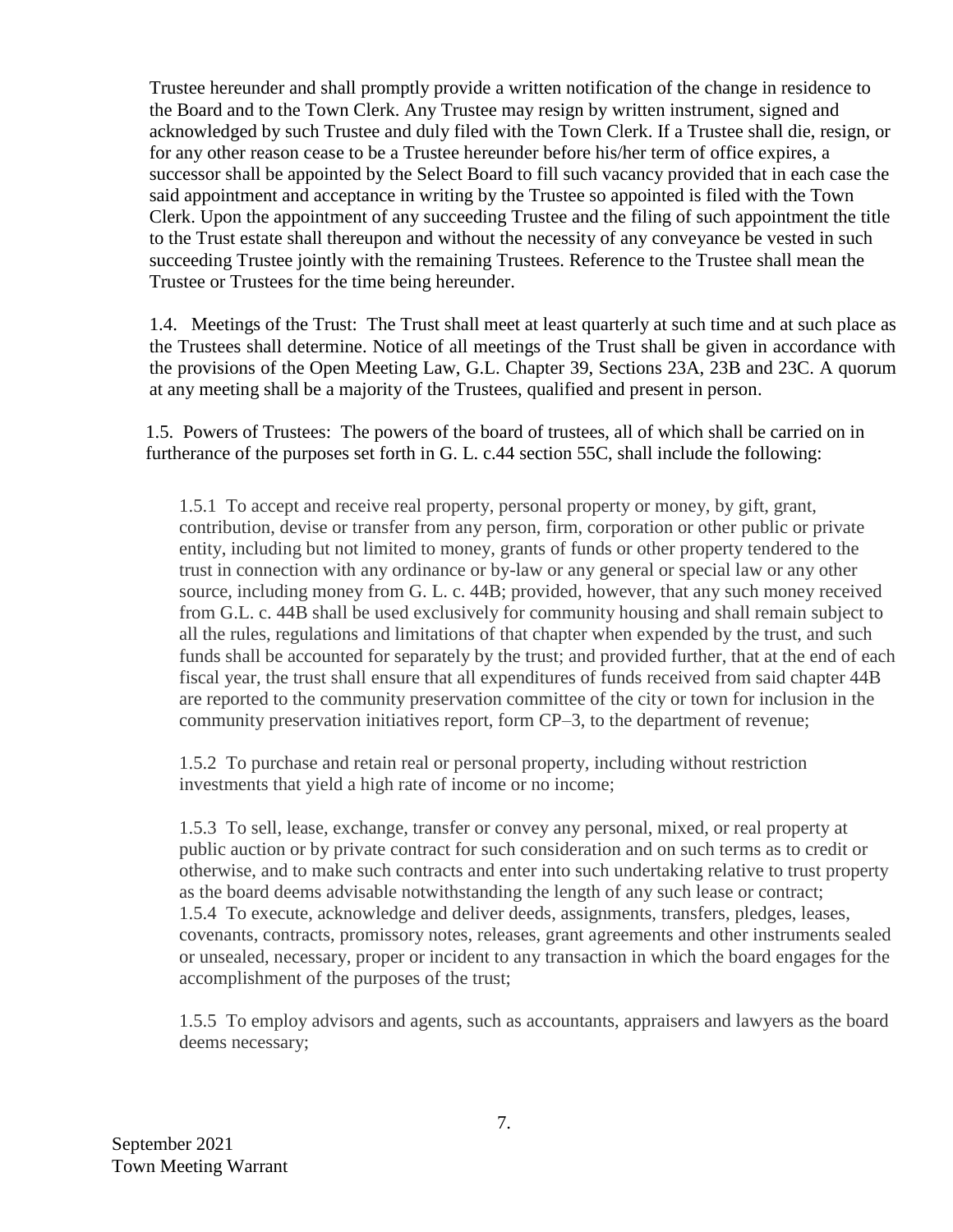1.5.6 To pay reasonable compensation and expenses to all advisors and agents and to apportion such compensation between income and principal as the board deems advisable;

1.5.7 To apportion receipts and charges between incomes and principal as the board deems advisable, to amortize premiums and establish sinking funds for such purpose, and to create reserves for depreciation depletion or otherwise;

1.5.8 To participate in any reorganization, recapitalization, merger or similar transactions; and to give proxies or powers of attorney with or without power of substitution to vote any securities or certificates of interest; and to consent to any contract, lease, mortgage, purchase or sale of property, by or between any corporation and any other corporation or person;

1.5.9 To deposit any security with any protective reorganization committee, and to delegate to such committee such powers and authority with relation thereto as the board may deem proper and to pay, out of trust property, such portion of expenses and compensation of such committee as the board may deem necessary and appropriate;

1.5.10 To carry property for accounting purposes other than acquisition date values;

1.5.11 To borrow money on such terms and conditions and from such sources as the board deems advisable, to mortgage and pledge trust assets as collateral;

1.5.12 To make distributions or divisions of principal in kind;

1.5.13 To comprise, attribute, defend, enforce, release, settle or otherwise adjust claims in favor or against the trust, including claims for taxes, and to accept any property, either in total or partial satisfaction of any indebtedness or other obligation, and subject to the provisions of this act, to continue to hold the same for such period of time as the board may deem appropriate;

1.5.14 To manage or improve real property; and to abandon any property which the board determined not to be worth retaining;

1.5.15 To hold all or part of the trust property uninvested for such purposes and for such time as the board may deem appropriate; and

1.5.16 To extend the time for payment of any obligation to the trust; and

1.5.17 To adopt rules and regulations from time to time not inconsistent with this bylaw or G.L. c. 44 sec 55C.

1.6. Acts of Trustees: A majority of Trustees may exercise any or all of the powers of the Trustees hereunder and may vote to allow the Chair to execute on behalf of the Trustees any and all instruments with the same effect as though executed by all the Trustees. No Trustee shall be required to give bond. No license of court shall be required to confirm the validity of any transaction entered into by the Trustees with respect to the Trust Estate.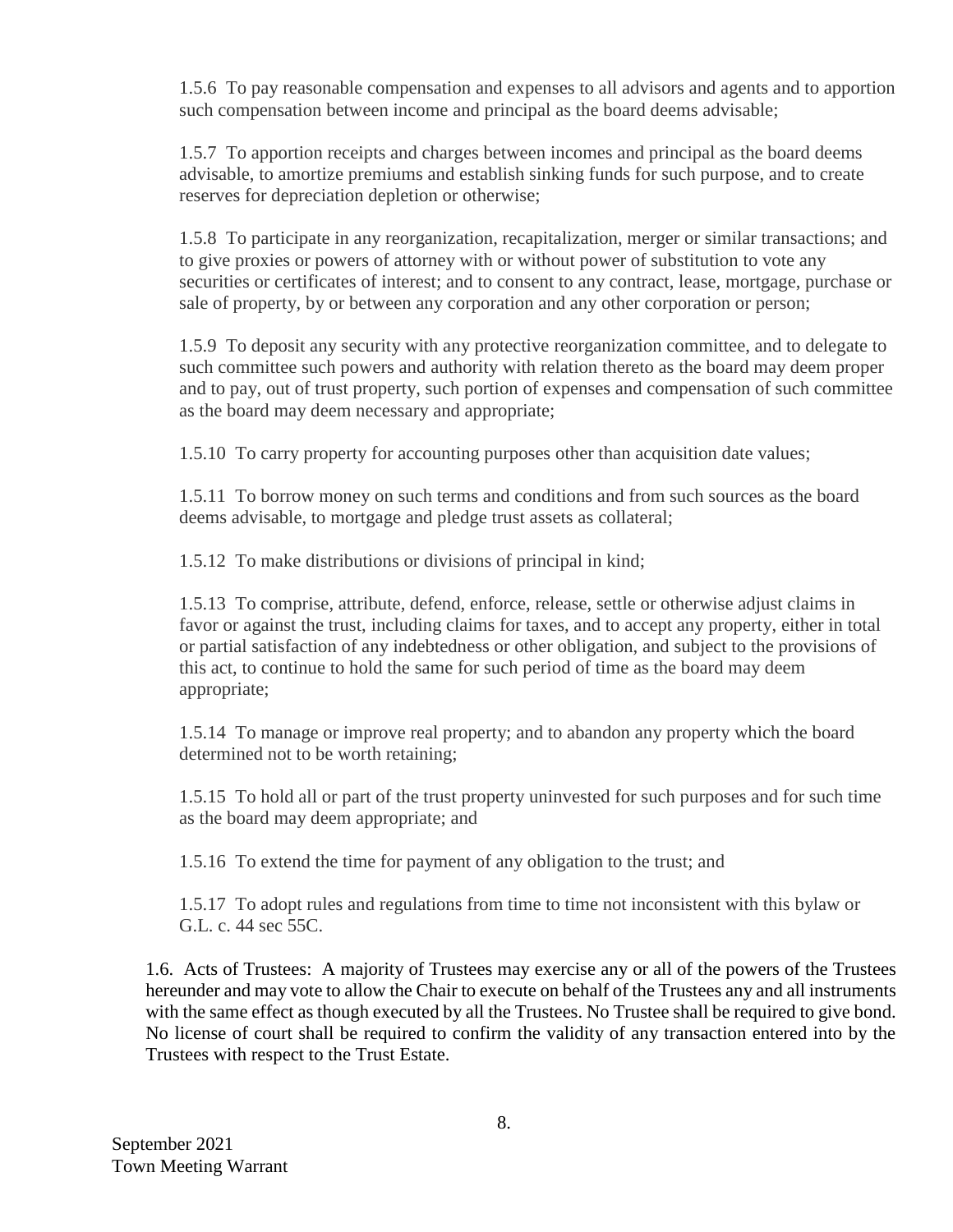1.7. Liability: Neither the Trustees nor any agent or officer of the Trust shall have the authority to bind the Town, except in the manner specifically authorized herein. The Trust is public employer and the Trustees are public employees for the purposes of G.L. Chapter 258. The Trust shall be deemed a municipal agency and the Trustees special municipal employees for the purposes of G.L. Chapter 268A.

1.8. Custodian of Funds: The Town Treasurer shall be the custodian of the funds of the Trust. The books and records of the Trust shall be audited annually by an independent auditor in accordance with accepted accounting practices for municipalities.

1.9. Duration of the Trust: This Trust shall be of indefinite duration, until terminated in accordance with applicable law. Upon termination of the Trust, subject to the payment of or making provisions for the payment of all obligations and liabilities of the Trust and the Trustees, the net assets of the Trust shall be transferred to the Town and held by the Select Board for affordable housing purposes. In making any such distribution, the Trustees may, subject to the approval of the Select Board, sell all or any portion of the Trust property and distribute the net proceeds thereof or they may distribute any of the assets in kind. The powers of the Trustees shall continue until the affairs of the Trust are concluded.

1.10. Titles: The title to the various Articles herein are for convenience only and are not to be considered part of said Articles nor shall they affect the meaning or the language of any such Article.

or take any other action related thereto.

Submitted by the Select Board at the request of the Town Administrator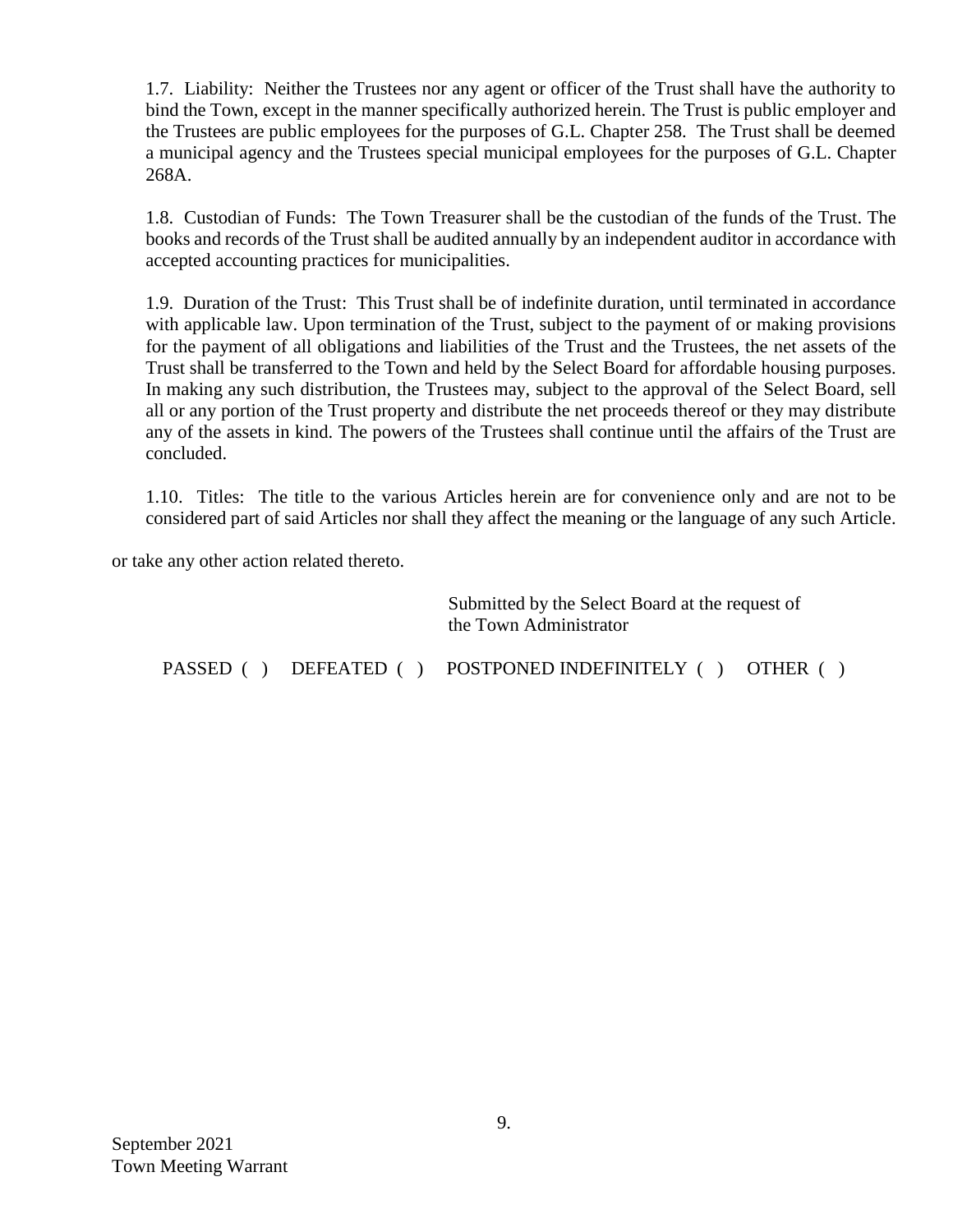### **GENERAL BYLAW ARTICLES**

#### **ARTICLE #13 RE: Select Board Public Hearing Requirement**

To see if the Town will vote to amend Article IV of the General Bylaws of the Town of Burlington to add the following language:

1.14 Residential Housing Process: Before the Select Board approve, disapprove, send a letter of support, or commit any other action which involves the construction of four (4) or more residential units, pursuant to M.G.L. Section 40B, Sections 20-23 projects or other housing laws and regulations, the Select Board shall hold a public hearing. The Select Board shall vote on the matter at a subsequent meeting.

1.14.1 Public Hearing: Notice of the public hearing shall be advertised in a local newspaper and on the Town website not less than twenty-one (21) days prior to the scheduled date of the hearing and shall include the date, time, place and purpose of the hearing and a description of the residential project(s) under consideration.

1.14.2 Notifications: Details of the housing project(s) provided to the Select Board shall be sent to the Town Clerk and to all Town officers; the Town Meeting Moderator; the Building, Planning, and Conservation Departments; the Housing Partnership; the Town Meeting Land Use and Zoning Bylaws Review Committees; and town public safety agencies as soon as practicable.

1.14.3 Vote: A vote of the Select Board to approve or disapprove the housing project(s) shall be taken at a meeting of the Select Board not less than five (5) days subsequent to the public hearing. The vote shall be recorded and filed with the Town Clerk.

or to act in any other manner in relation thereto.

Submitted by the Land Use Committee of Town Meeting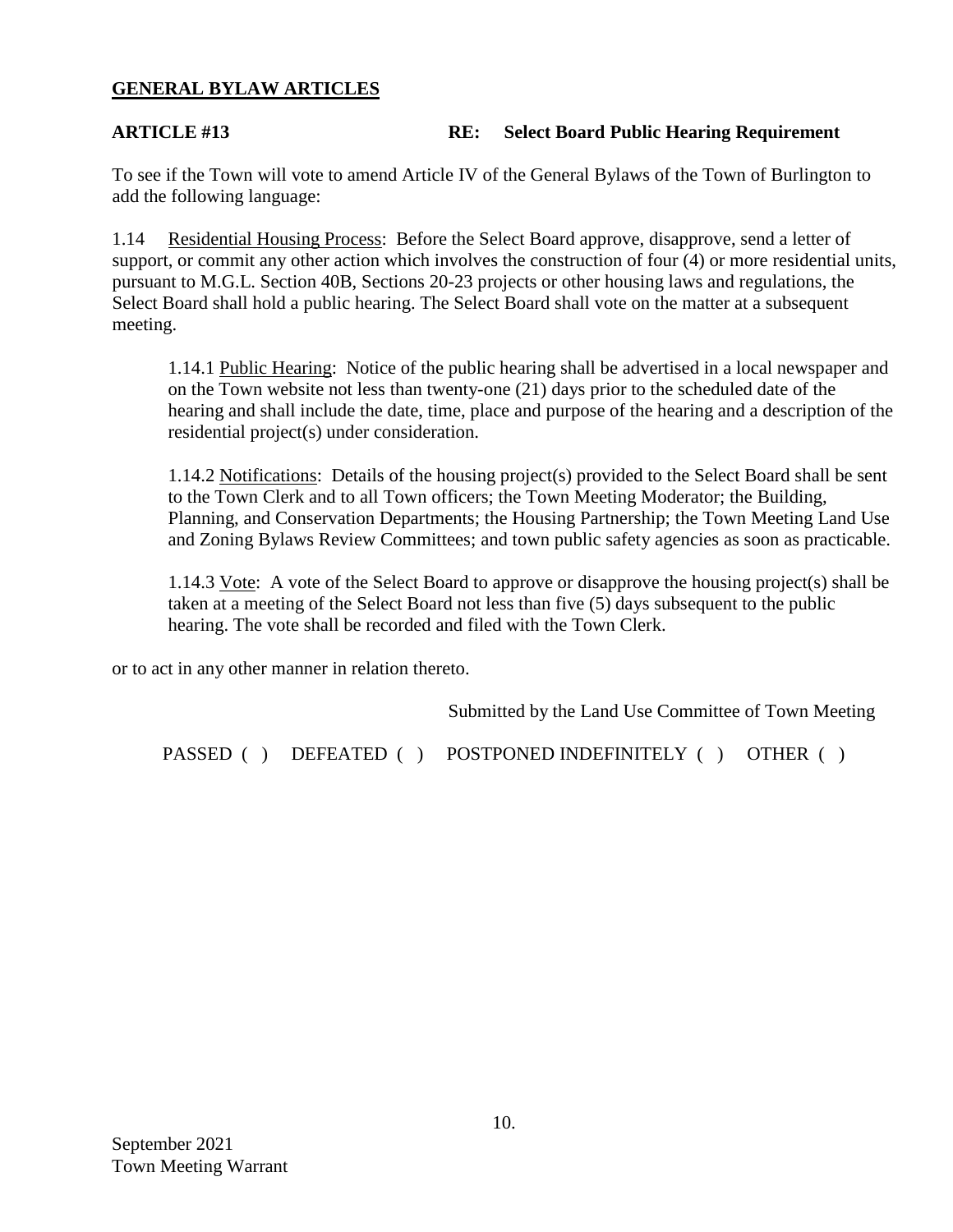### **GENERAL BYLAW ARTICLES - Continued**

### **ARTICLE #14 RE: Amending the General Bylaws –Article II**

To see if the Town will vote to amend Article 2, Section 2.0 Town Meeting Members, paragraph 5 as follows:

**At the annual town election of 2012 t**There shall be a total of eighteen (18) Town Meeting Members elected from **each precinct. the newly created 7th precinct. When a new precinct is added, t**he six (6) candidates who receive the highest number of votes shall be declared elected to a three-year term. The six (6) candidates in the precinct who receive the next highest number of votes shall be declared elected to a two-year term. The six (6) candidates who receive the next highest number of votes shall be declared elected to a one-year term. Thereafter, all such Town Meeting Members shall be elected to three (3) year terms.

In the event of a tie vote for the office of Town Meeting Member, **the Town Clerk shall, within seven days of the election, call together at a convenient place, all the representative Town Meeting Members from the precinct in which the tie vote occurs and the candidates for that office who are affected by such tie. Under the supervision of the Town Clerk,** any such ties shall be resolved by ballots cast by the elected precinct Town Meeting Members present.

or to act in any other manner in relation thereto.

Submitted by the Select Board at the request of the Town Clerk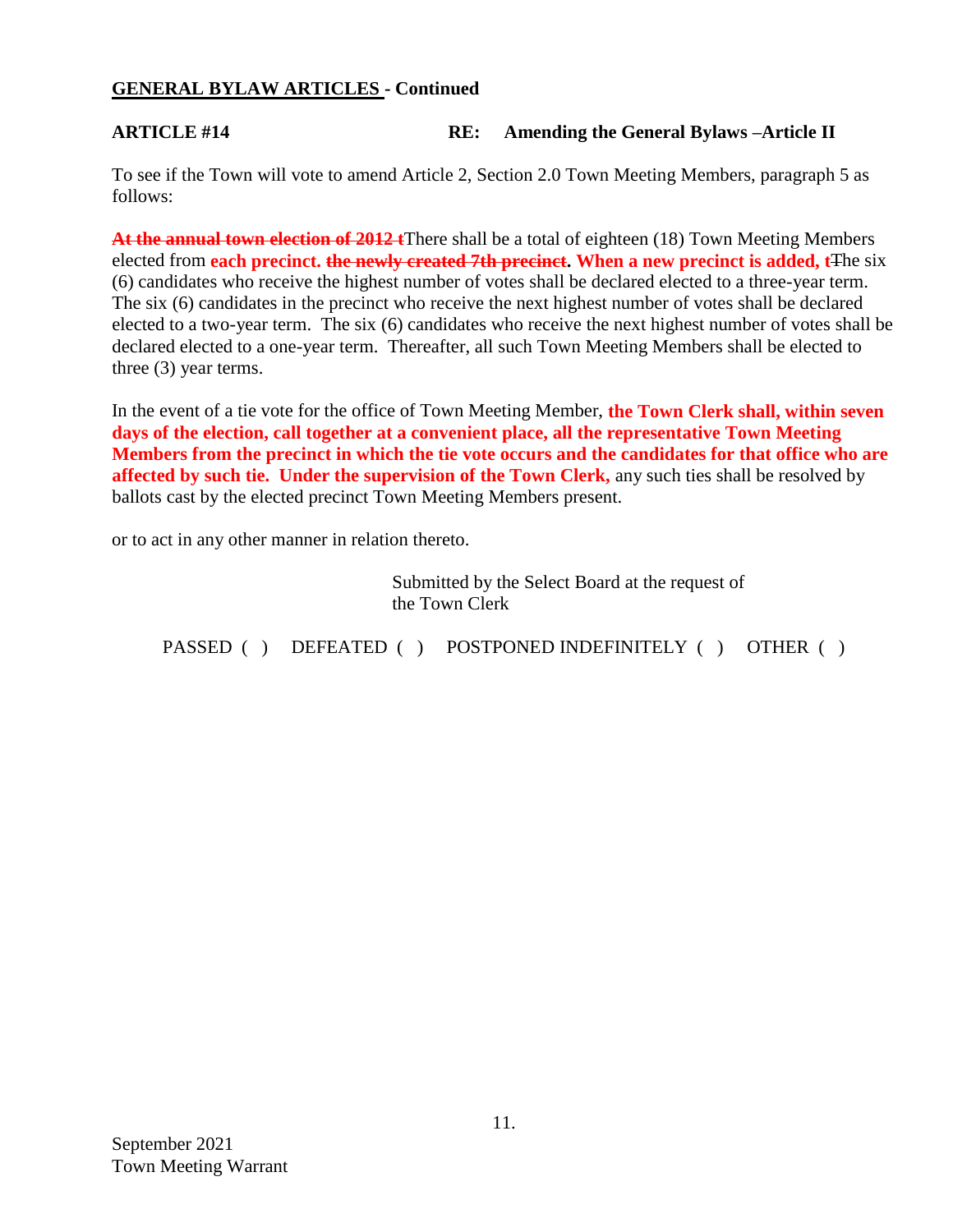### **GENERAL BYLAW ARTICLES - Continued**

### **ARTICLE #15 RE: General Bylaw Housekeeping Amendment**

To see if the Town will vote to amend the General Bylaws, Article XIV, Section 6.0 Erosion and Sedimentation Control as follows: (highlighted in **RED**)

Correction the numbering of sections:

- 6.14.1 Pre-construction Meeting to **6.15.1 Pre-construction Meeting**
- 6.14.2 Commission/Board Inspections to **6.15.2 Commission/Board Inspections**
- $\bullet$  6.14.2.1 to **6.15.2.1** . . .
- $\bullet$  6.14.2.2 to **6.15.2.2** . . .
- 6.14.3 Permittee Self-Inspections to **6.15.3 Permittee Self-Inspections**
- 6.14.4 Access Permission to **6.15.4 Access Permission**
- 6.15 Surety to **6.16 Surety**
- 6.16 Final Reports to **6.17 Final Reports**
- 6.17 Enforcement to **6.18 Enforcement**
- 6.17.1 Orders to **6.18.1 Orders**
- $\bullet$  6.17.1.1 to **16.18.1.1** . . .
- $\bullet$  6.17.1.2 to **16.18.1.2** . . .
- 6.17.2 Criminal Penalty to **6.18.2 Criminal Penalty**
- 6.17.3 Non-Criminal Disposition to **6.18.3 Non-Criminal Disposition**
- 6.17.4 Appeals to **6.18.4 Appeals**
- 6.17.5 Remedies Not Exclusive to **6.18.5 Remedies Not Exclusive**
- 6.18 Certificate of Completion to **6.19 Certificate of Completion**
- 6.19 Severability to **6.20 Severability**

or to act in any other manner in relation thereto.

Submitted by the Select Board at the request of the Town Clerk, the Conservation Commission and the Bylaw Review Committee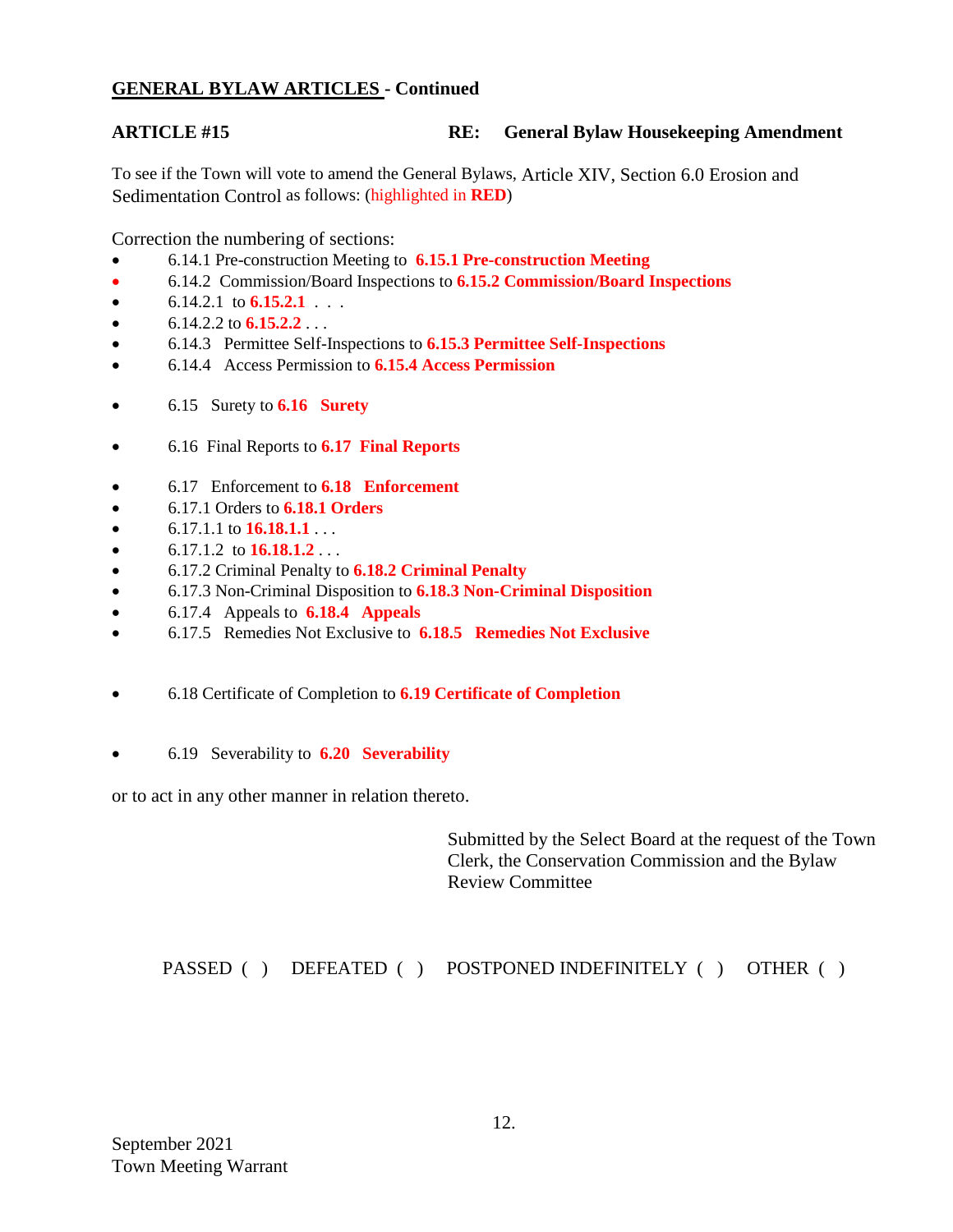#### **GENERAL BYLAW ARTICLES - Continued**

#### **ARTICLE #16 RE: Amendment to the Town General Bylaws – Article II, Section 1.2 - Warrants**

To see if the Town will vote to add a new paragraph (1.2.3) between the paragraphs 2 and 3 of Article II, Section 1.2 – Warrants and add numbering to the paragraphs as follows:

#### 1.2 Warrants

1.2.1 Warrants for Town Meeting sessions shall be issued by the Select Board to the Town Meeting Members, Moderator and Town Clerk, and a copy shall be posted on the Town Bulletin Board at least fourteen (14) days before the meeting is to convene. The Select Board shall include in the warrant all subjects which are requested of them in writing by any elected Town Meeting Member, the Moderator, the School Committee, or any other person authorized by State Statute or Town Bylaw.

1.2.2 The date by which the Select Board shall receive Zoning articles, by petition or otherwise, for inclusion in the warrant for Town Meeting shall be no later than ninety (90) days before the meeting notwithstanding the provisions of Chapter 686 of the Acts of 1970, Section 12(a) relating to Special Town Meetings. Pursuant to MGL Chapter 40A, Section 5, The Select Board shall within fourteen days of receipt of such zoning ordinance or by-law submit it to the Planning Board for review. No zoning ordinance or by-law or amendment thereto shall be adopted until after the Planning Board has held a public hearing, at which interested persons shall be given an opportunity to be heard. Said public hearing shall be held within sixty-five days after the proposed zoning ordinance or by-law is submitted to the Planning Board. No vote to adopt any such proposed ordinance or by-law or amendment thereto shall be taken until a report with recommendations by the Planning Board. The Select Board is not prohibited from inserting in the warrant, after that date, articles which, in the Board's opinion, are of such importance to the welfare of the Town as to make their consideration at such meeting necessary or desirable.

1.2.3 The date by which the Select Board shall receive General By-law articles, by petition or otherwise, for inclusion in the warrant for Town Meeting shall be no later than ninety (90) days before the meeting notwithstanding the provisions of Chapter 686 of the Acts of 1970, Section 12(a) relating to Special Town Meetings. The Select Board is not prohibited from inserting in the warrant, after that date, articles which, in the Board's opinion, are of such importance to the welfare of the Town as to make their consideration at such meeting necessary or desirable.

1.2.4 The date by which the Select Board shall receive all other articles, by petition or otherwise, for inclusion in the warrant for Town Meeting shall be no later than forty-five days before the meeting notwithstanding the provisions of Chapter 686 of the Acts of 1970, Section 12(a) relating to Special Town Meetings. The Select Board are not prohibited from inserting in the warrant, after that date, articles which, in the Board's opinion, are of such importance to the welfare of the Town as to make their consideration at such meeting necessary or desirable.

or to act in any other manner in relation thereto.

Submitted by the Select Board at the request of the General Bylaw Review Committee

PASSED ( ) DEFEATED ( ) POSTPONED INDEFINITELY ( ) OTHER ( )

September 2021 Town Meeting Warrant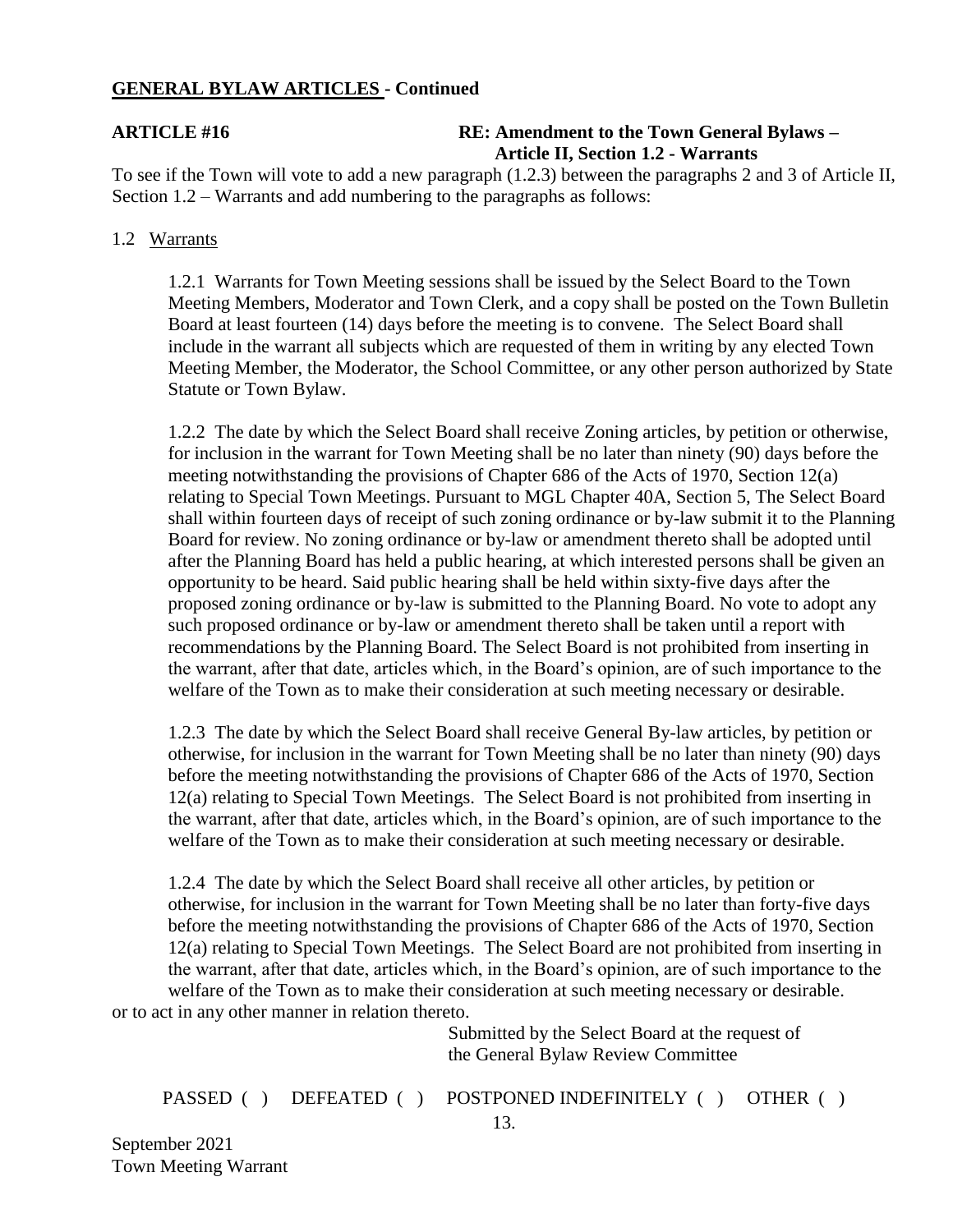### **GENERAL BYLAW ARTICLES- Continued**

#### **ARTICLE #17 RE: Amendment to the Town General Bylaws -- Rename the Bylaw Review Committee**

To see if the Town will vote to amend the Burlington General Bylaws as follows:

- Table of Contents, Article V, Section 2.0 Moderator Appointments, 2.3 Change the title to General Bylaw Review Committee;
- Article I, Section 1.0, § 1.1 Change in each place that the Bylaw Review Committee is named, to General Bylaw Review Committee; and
- Article 5, Section 2.0 Change in each place that the Bylaw Review Committee is named, to General Bylaw Review Committee.

or to act in any other manner in relation thereto.

|  | Submitted by the Select Board at the request of<br>the Bylaw Review Committee |  |
|--|-------------------------------------------------------------------------------|--|
|  | PASSED () DEFEATED () POSTPONED INDEFINITELY () OTHER ()                      |  |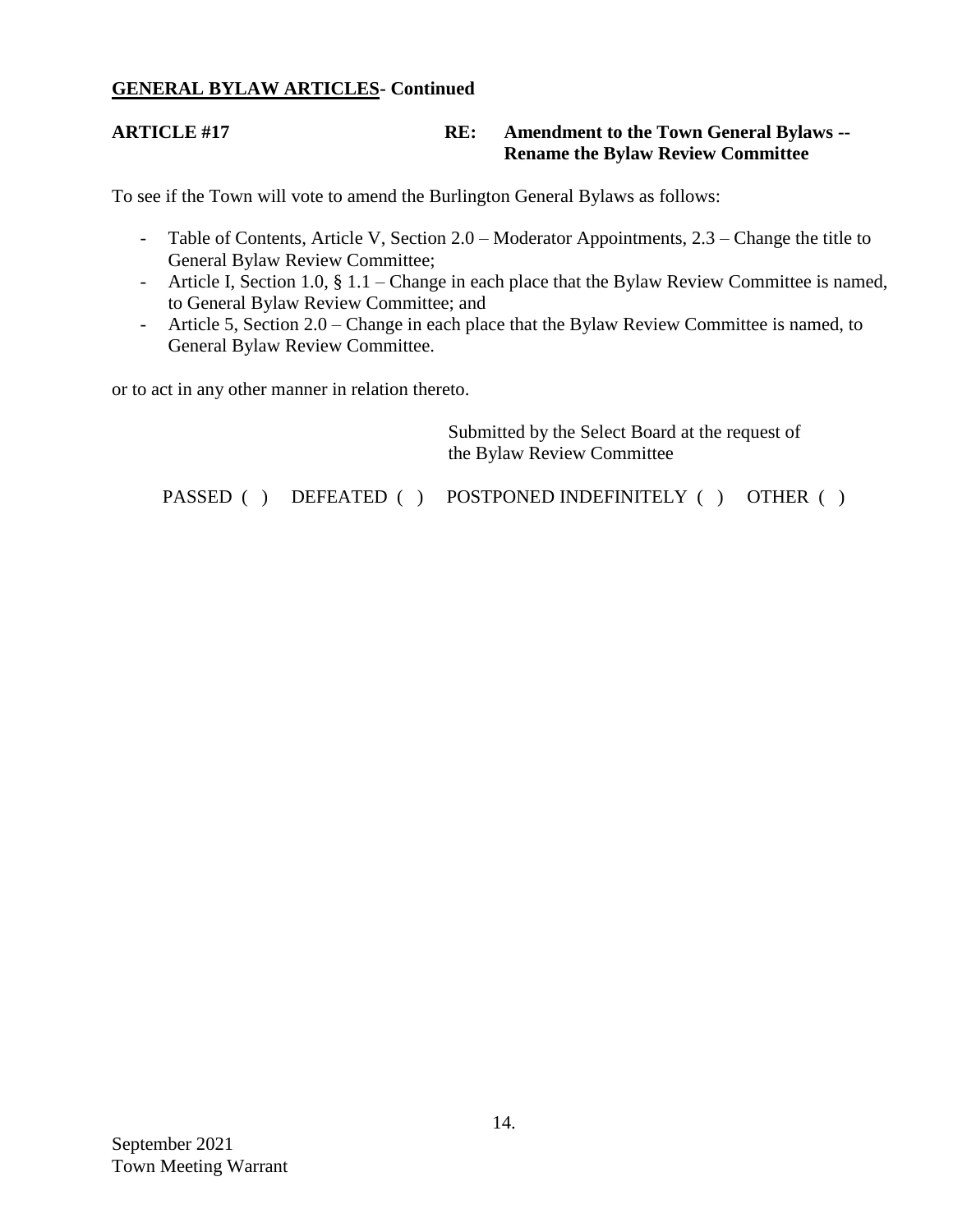#### **ZONING ARTICLES**

### **ARTICLE #18** RE: An Act Relative to Changing the  **Name of the High-Rise Industrial (IH) District to the Innovation (I) District in the Town of Burlington**

To see if the Town will vote to amend the Town of Burlington Zoning Bylaws and Zoning Map by deleting the words "High-Rise Industrial" each time it appears in said bylaws and inserting the words "Innovation" in place thereof, and further, deleting the word "(IH)" each time it appears and inserting in place thereof the term "I" or to act in any other manner in relation thereto.

| <b>ARTICLE #19</b> |             | RE:                                                                   | <b>Amend Zoning Map and Rezone Property to the</b><br><b>High-Rise Industrial (IH) District</b> |
|--------------------|-------------|-----------------------------------------------------------------------|-------------------------------------------------------------------------------------------------|
| PASSED ()          | DEFEATED () |                                                                       | POSTPONED INDEFINITELY () OTHER ()                                                              |
|                    |             | Submitted by the Select Board at the request of<br>the Planning Board |                                                                                                 |

To see if the Town will vote to amend the Zoning Map of the Town of Burlington to rezone certain property located at:

• 1 Rounder Way, said land is further identified as being the parcel as shown generally on the Town of Burlington Assessor's Map 52 Parcel 5-0. To rezone from the General Industrial (IG) District to the **High-Rise Industrial (IH) District**, consisting of approximately 3.50 acres.

or to act in any other manner in relation thereto.

Submitted by the Select Board at the request of David Reinfeld, Plover Capital, LLC and Lou Frate, Nils Anthony, LLC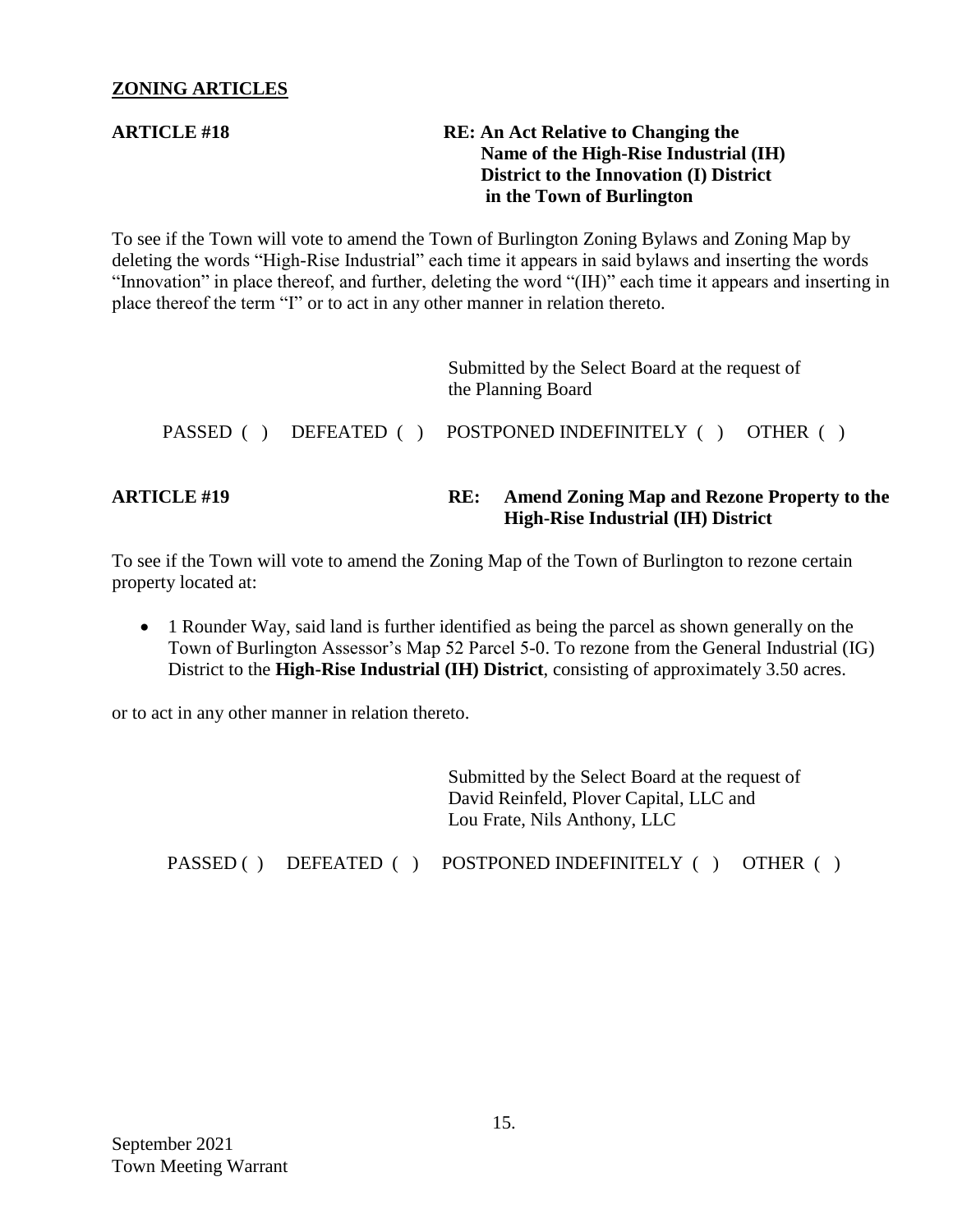### **ZONING ARTICLES - Continued**

### **ARTICLE #20 RE: Amend Zoning Map and Rezone Property to the High Rise Industrial (IH) District**

#### Life Science Cluster "D-1"

To see if the Town will vote to amend the Zoning Map of the Town of Burlington to rezone certain property located at:

 1 Wall Street, said land is further identified as being the parcel as shown generally on the Town of Burlington Assessor's Map 48 Parcel 37-2. To rezone portion of parcel from the General Industrial (IG) District and the General Business (BG) District to the High Rise Industrial (IH) District, specifically excluding the portion of parcel in the Planned Development (PD) District, consisting of approximately 6.0 acres, and

 20 Wall Street said land is further identified as being the parcel as shown generally on the Town of Burlington Assessor's Map 48 Parcel 37-3. To rezone from the General Business (BG) District to the High Rise Industrial (IH) District, consisting of approximately 2.9 acres,

or to act in any other manner in relation thereto.

| <b>ARTICLE #21</b> |  | RE: | <b>Amend Zoning Map and Rezone Property</b><br>to the High Rise Industrial (IH) District |                                                                          |
|--------------------|--|-----|------------------------------------------------------------------------------------------|--------------------------------------------------------------------------|
|                    |  |     |                                                                                          | PASSED () DEFEATED () POSTPONED INDEFINITELY () OTHER ()                 |
|                    |  |     |                                                                                          | Submitted by the Select Board at the request of<br>the Gutierrez Company |

### Life Science Cluster "D-2"

To see if the Town will vote to amend the Zoning Map of the Town of Burlington to rezone certain property located at:

 2 Wall Street, said land is further identified as being the parcel as shown generally on the Town of Burlington Assessor's Map 48 Parcel 37-0. To rezone portion of parcel from the General Industrial (IG) District and the General Business (BG) District to the High Rise Industrial (IH) District, specifically excluding the southerly portion of the parcel containing the existing building, patio and entrance, consisting of approximately 1.0 acre, as shown as Parcel 13-A on a plan entitled Wall Street – Proposed Life Science Cluster, dated August 26, 2021, and

 10 Wall Street said land is further identified as being the parcel as shown generally on the Town of Burlington Assessor's Map 48 Parcel 37-1. To rezone from the General Business (BG) District to the High Rise Industrial (IH) District, specifically excluding the southerly portion of the parcel containing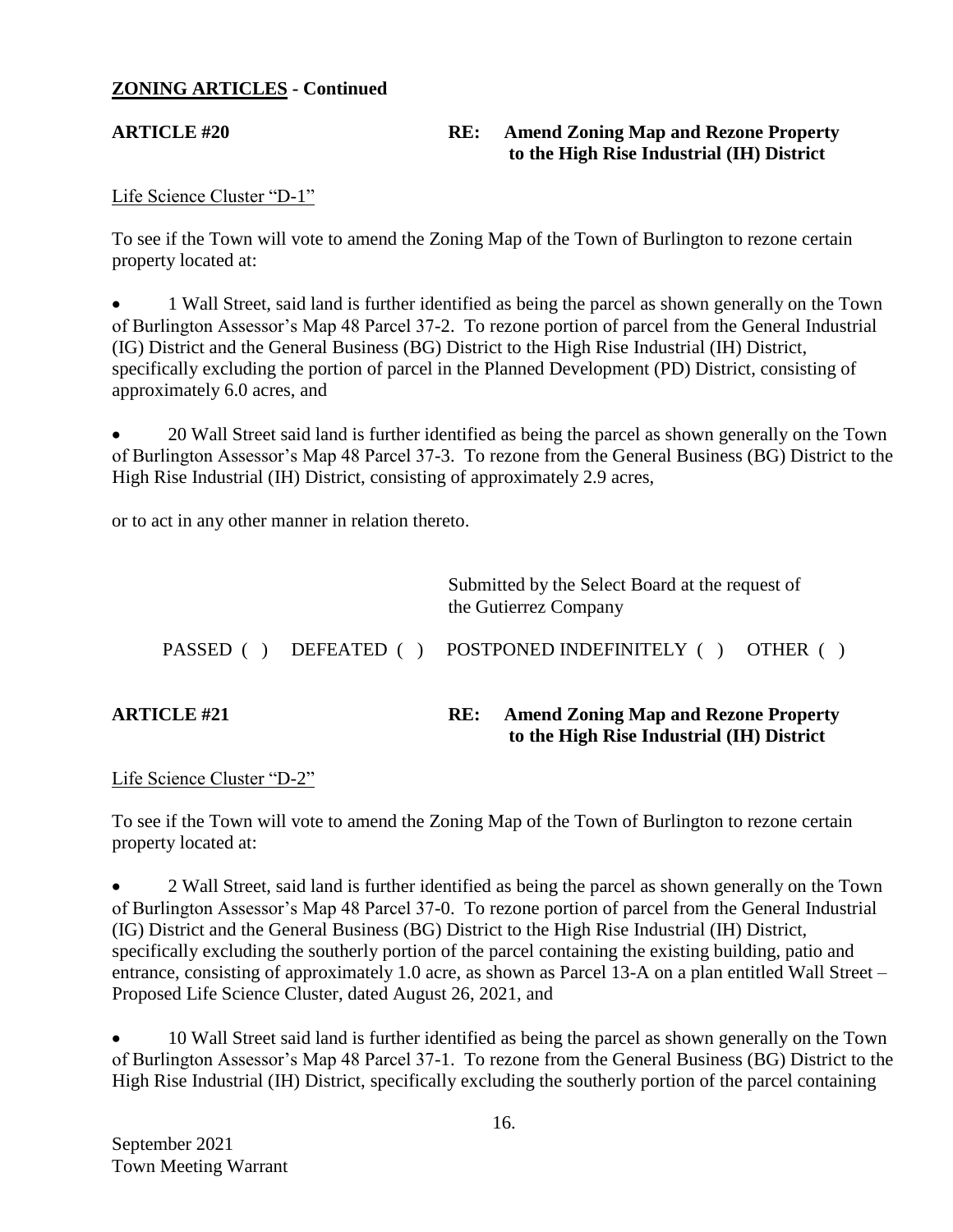the existing building, walkway and entrances, consisting of approximately 1.8 acres, as shown as Parcel 16-A on a plan entitled Wall Street – Proposed Life Science Cluster, dated August 26, 2021.

or to act in any other manner in relation thereto.

Submitted by the Select Board at the request of the Gutierrez Company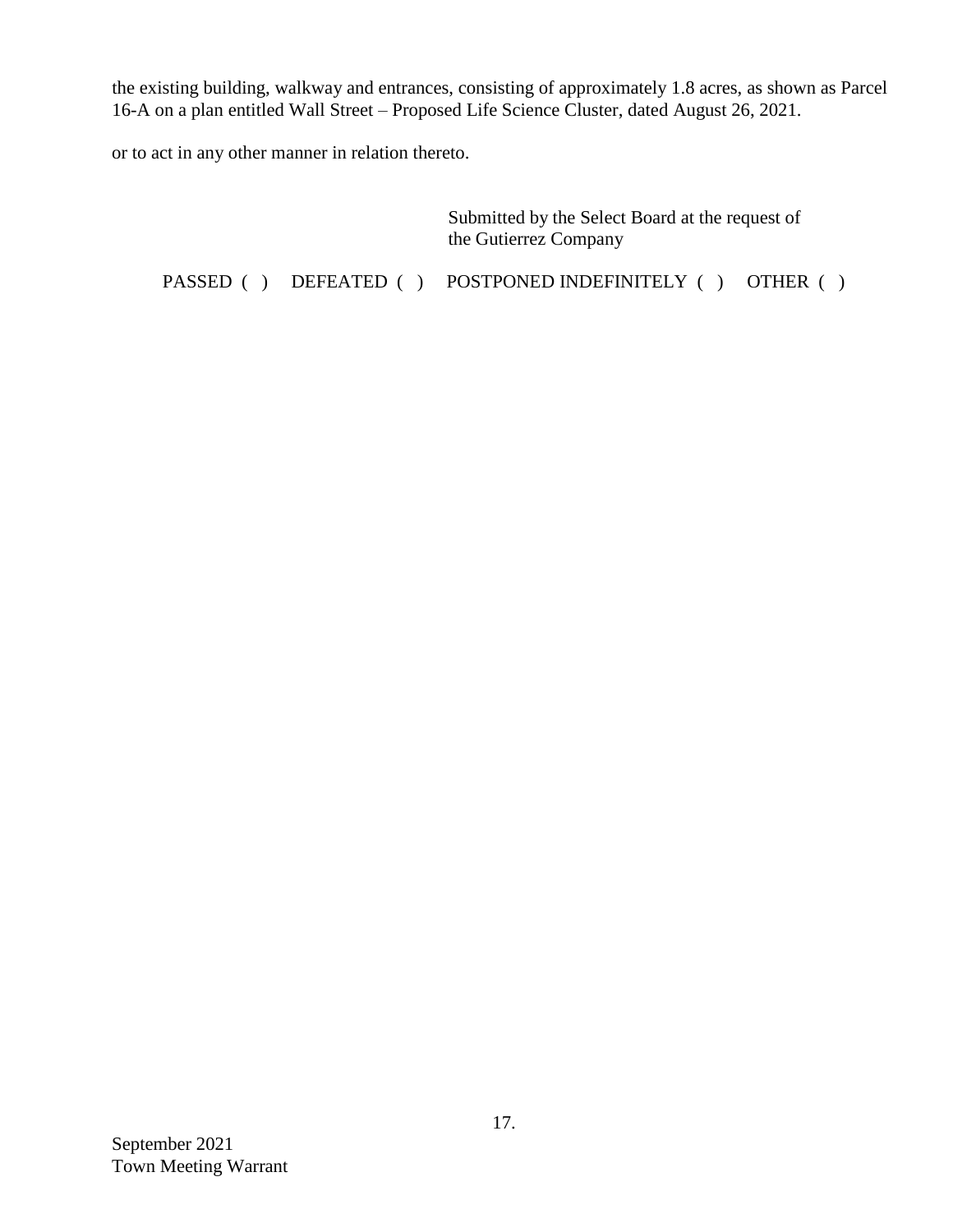#### THE COMMONWEALTH OF MASSACHUSETTS

To either of the Constables of the Town of Burlington in the County of Middlesex, Greeting.

You are hereby directed to serve this warrant by posting up attested copies thereof at the designated billboard at the Town Hall, Town of Burlington website page http://www.burlington.org and Burlington High School, in said Town, at least fourteen days before the Town Meeting of Monday, September 27, 2021 at Fogelberg Auditorium, Burlington High School.

HEREOF FAIL NOT, to make due return of the warrant, with your doings thereon, to the Town Clerk, at the time and place of meeting as aforesaid.

Given under our hands this 30th day of August in the year of our Lord 2021.

James M. Tigges, Chairman Nicholas C. Priest, Vice-Chairman Robert C. Hogan, Board Member Michael S-Runyan, Board Member Joseph E. Morandi, Board Member SELECT BOARD OF BURLINGTON, MASSACHUSETTS Constable the contract of the contract of the contract of the contract of the contract of the contract of the contract of the contract of the contract of the contract of the contract of the contract of the contract of the A true copy attest: Dated

Middlesex ss

Pursuant to the within warrant, I have notified and warned the inhabitants of the Town of Burlington by posting up an attested copy of the same at the designated location at Burlington Town Hall, Town of Burlington website page http://www.burlington.org/ and Burlington High School and as within directed, at least fourteen days before Town Meeting date of Monday, September 27, 2021.

> $S/S$ Constable of Burlington

A copy of the warrant was mailed to each Town Meeting Member, the Town Moderator and the Town Clerk on the 10th day of September, 2021.

Attest: Amy E. Warfield, Town Clerk